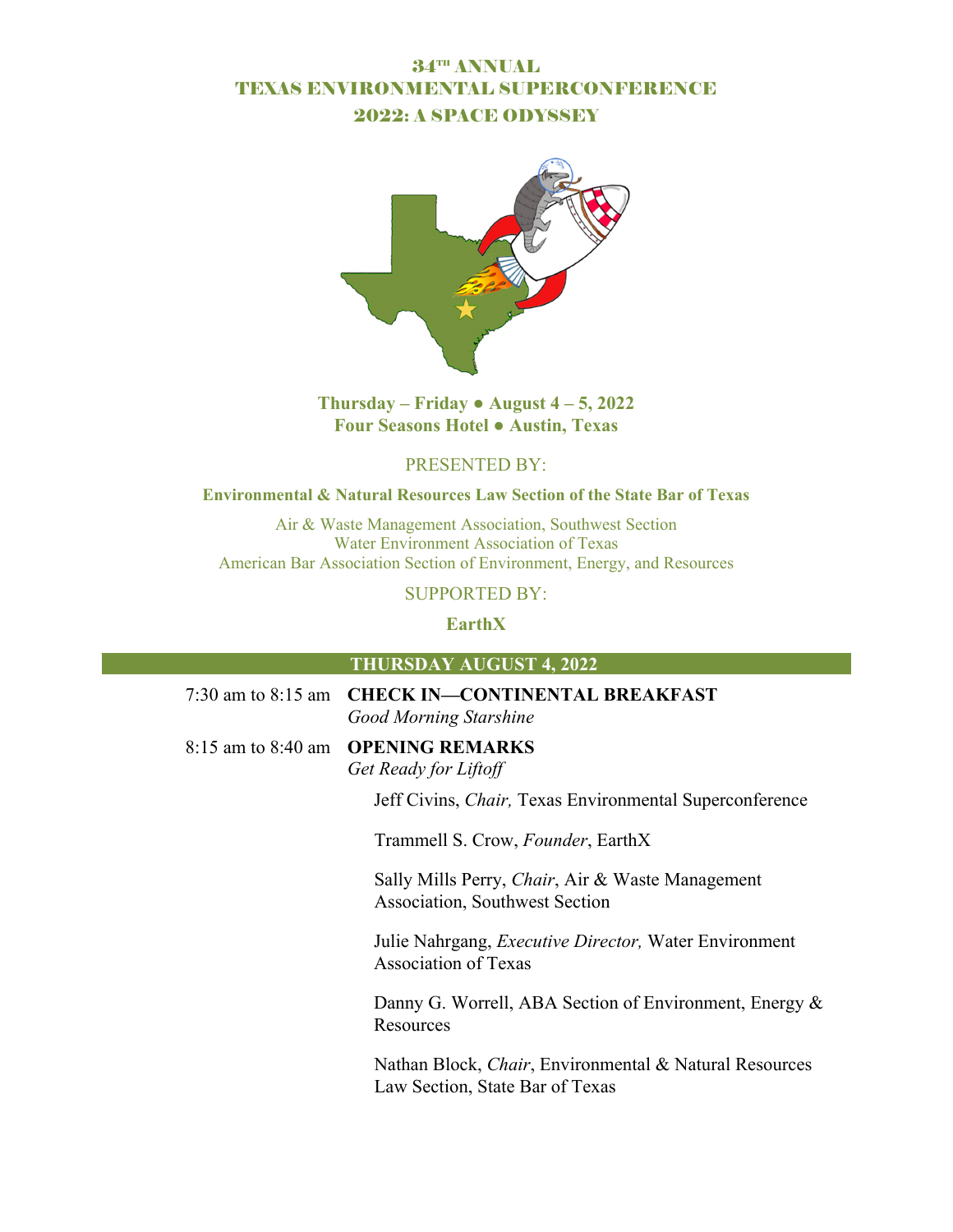# 34TH ANNUAL TEXAS ENVIRONMENTAL SUPERCONFERENCE 2022: A SPACE ODYSSEY

|                                | 8:40 am to 8:50 am GREETINGS FROM TCEQ<br><b>Watch This Space</b>                               |
|--------------------------------|-------------------------------------------------------------------------------------------------|
|                                | Toby Baker, <i>Executive Director</i> , TCEQ                                                    |
| $8:50$ am to $9:00$ am         | <b>GREETINGS FROM CEQ</b><br>The Force is Strong with This One                                  |
|                                | Brenda Mallory, Chair, CEQ (Virtual)                                                            |
|                                | <b>MODERATOR:</b> Pam Giblin, Senior Policy Advisor, Climate<br>Leadership Council              |
| 9:00 am to 9:30 am NEPA UPDATE | Lost In Space                                                                                   |
|                                | Jason A. Hill, <i>Counsel</i> , Hunton Andrews Kurth LLP                                        |
| 9:30 am to $10:30$ am          | <b>AIR QUALITY/CLIMATE CHANGE</b><br>Don't Look Up                                              |
|                                | Brittany M. Pemberton, Partner, Bracewell LLP                                                   |
|                                | Terry Salem, Staff Attorney, TCEQ                                                               |
|                                | Charlotte Goudeau, Attorney, EPA Region 6                                                       |
|                                | Aaron Vargas, Attorney, EPA Region 6                                                            |
| 10:30 am to 10:45 am           | <b>BREAK</b><br>"Star" bucks                                                                    |
| 10:45 am to 11:45 am           | <b>WATER</b><br><b>Blue Marble</b>                                                              |
|                                | Loren Denton, Ph.D., Associate Director, Office of<br>Enforcement and Compliance Assurance, EPA |
|                                | James T. Aldredge, <i>Principal</i> , Lloyd Gosselink                                           |
|                                | Corrine Snow, <i>Counsel</i> , Vinson & Elkins LLP                                              |
| 11:45 am to $12:00 \text{ pm}$ | <b>EPA REGION 6 REMARKS</b><br>Take Us To Your Leader                                           |
|                                | Dr. Earthea Nance, Administrator, EPA Region 6                                                  |
| 12:00 pm to 1:15 pm            | <b>LUNCH</b><br><b>Rocket Fuel</b>                                                              |
|                                |                                                                                                 |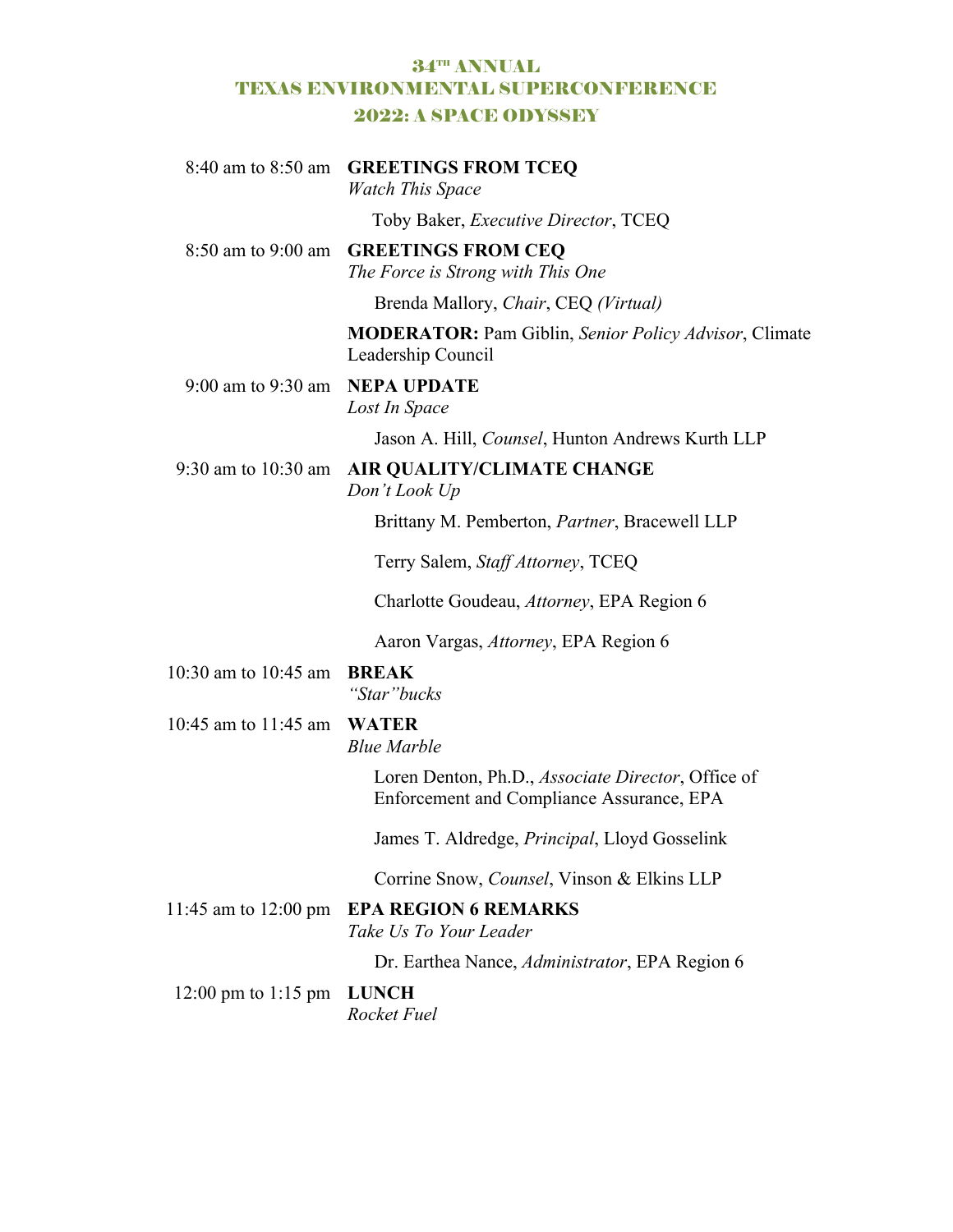# 34TH ANNUAL TEXAS ENVIRONMENTAL SUPERCONFERENCE 2022: A SPACE ODYSSEY

#### **MODERATOR:** Paul Sarahan, *Member*, Enoch Kever PLLC

#### 1:15 pm to 2:30 pm **ENFORCEMENT**

*Set Phasers on Stun* 

Michael C. Martinez, *Chief of Staff and Senior Counsel to the Assistant Attorney General*, ENRD, USDOJ

Craig Pritzlaff, *Director*, Office of Compliance and Enforcement, TCEQ

Sarah Utley, *Assistant County Attorney*, Harris County

Kellie Billings-Ray, *Deputy Division Chief,* of the Environmental Protection Division, Texas AG's Office

Philip H. Hilder, *Principal*, Hilder & Associates P.C.

#### 2:30 pm to 3:15 pm **HISTORIC CONTAMINATION**

*Ancient Aliens* 

#### **REPORTING**

*E.T. Phone Home* 

Steve Morton, *Managing Lawyer*, The Morton Law Firm PLLC

#### **REOPENERS**

*Beam Me Up Scotty* 

Amanda Halter, *Partner*, Pillsbury Winthrop Shaw Pittman LLP

3:15 pm to 3:30 pm **BREAK** 

*Breathing Space* 

## 3:30 pm to 4:15 pm **ENVIRONMENTAL ISSUES IN EMERGENCIES**  *Houston, We Have a Problem*

Kelly Cook, *Homeland Security Coordinator*, TCEQ

Marcella Burke, *Partner*, King & Spalding LLP

Brian Dunagan, CSP, CFEI, *Managing Consultant and Chief Investigator*, IFO Group

#### 4:15 pm to 5:15 pm **ETHICS-- WELLNESS**

*Live Long and Prosper*

Walt Shelton, *Author & Adjunct Professor of Law*, Baylor University School of Law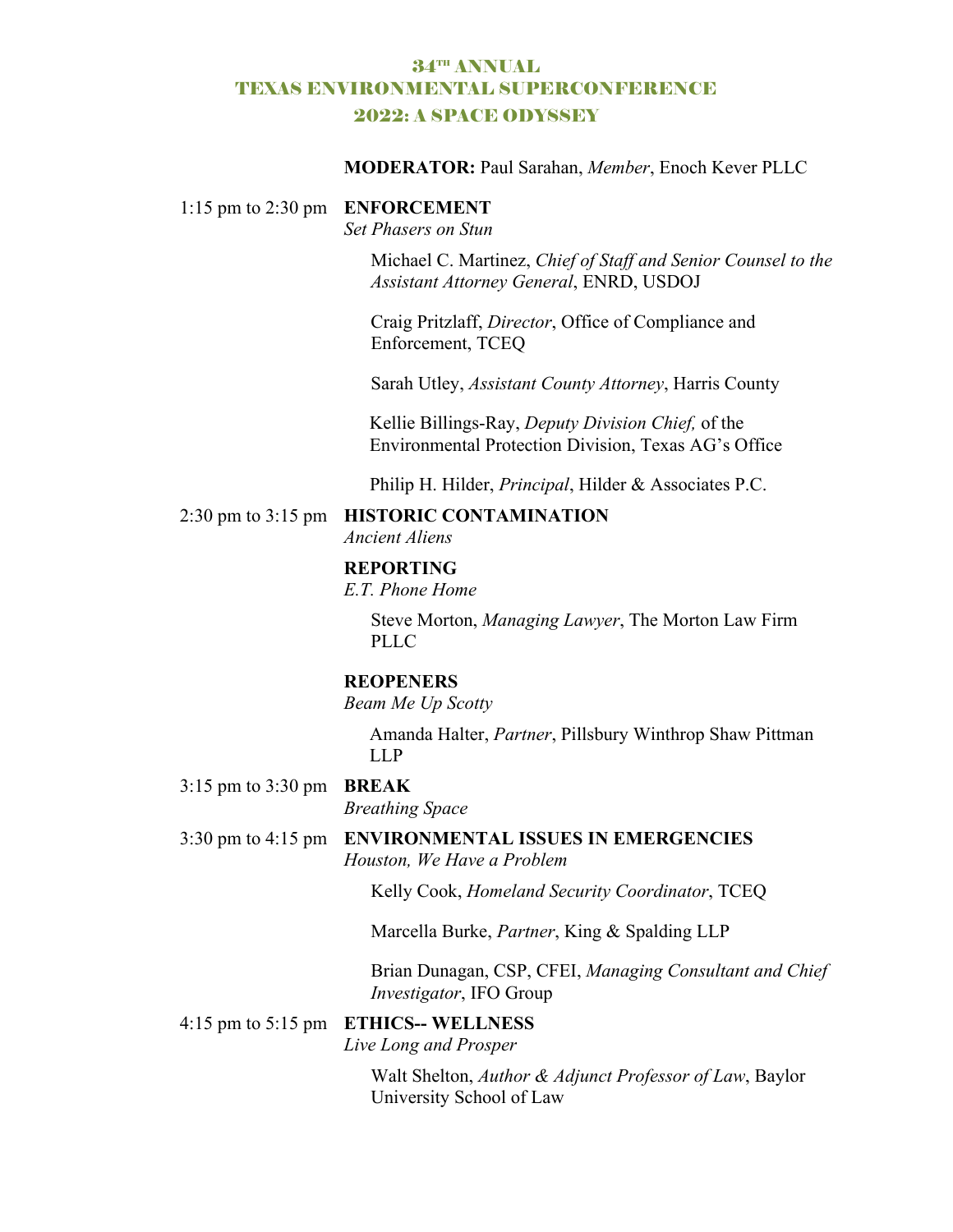## 34TH ANNUAL TEXAS ENVIRONMENTAL SUPERCONFERENCE 2022: A SPACE ODYSSEY

# **FRIDAY AUGUST 5, 2022**  7:30 am to 8:15 am **CONTINENTAL BREAKFAST**  *Tang et al.*  8:15 am to 8:30 am **OPENING REMARKS**  *The Force Awakens*  **MODERATOR:** Cindy Bishop, *President*, C Bishop Law, PC 8:30 am to 9:00 am **VIEW FROM EPA GC**  *Guardians of the Galaxy*  Jeffrey M. Prieto, *General Counsel*, EPA 9:00 am to 9:45 am **SUPREME COURT REVIEW**  *The Umpire Strikes Back* John Cruden, *Principal*, Beveridge Diamond P.C. Robert (Bob) Percival, *Robert F. Stanton Professor of Law and Director, Environmental Law Program*, University of Maryland Law School 9:45 am to 10:10 am **CASE LAW UPDATE**  *Space Suits*  Amanda L. Soler, *Associate*, Foley & Lardner LLP 10:10am to 10:30 am **PFAS LEGISLATION**  *Down to Earth*  U.S. Representative Madeleine Dean (D-PA) 10:30 am to 10:45 am **BREAK**  *Spaced Out* 10:45 am to 11:45 am **USE OF EXPERTS IN CRISIS LITIGATION**  *Armageddon*  Lauren Brogdon, *Partner*, Haynes Boone LLP Randy Sorrels, *Attorney*, Sorrels Law Shawn Paquette, *Vice President/Principal Engineer*, GSI Environmental Inc. 5:15pm to 5:16 pm **CLOSING REMARKS**  *Star Dusk*  5:20 pm to 6:00 pm **RECEPTION**  *The (Tatooine) Mos Eisley Cantina*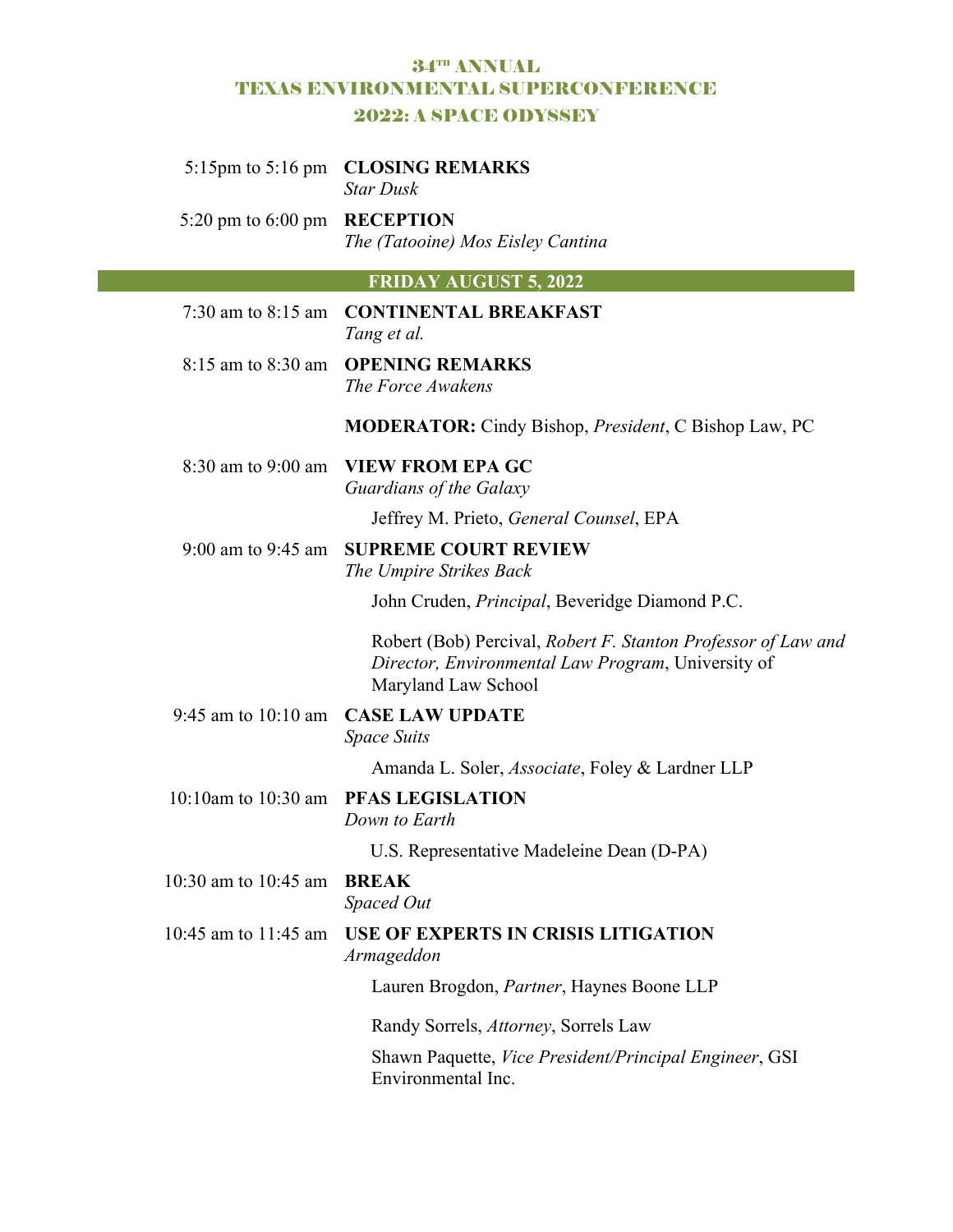# 34TH ANNUAL TEXAS ENVIRONMENTAL SUPERCONFERENCE 2022: A SPACE ODYSSEY

| 11:45 am to 12:45 pm                   | <b>LUNCH</b><br>"Time is an Illusion. Lunchtime Doubly So."                                        |
|----------------------------------------|----------------------------------------------------------------------------------------------------|
| 12:45 pm to 1:00 pm                    | ANNUAL MEETING OF THE ENVIRONMENTAL &<br>NATURAL RESOURCES LAW SECTION OF THE SBOT                 |
|                                        | Galaxy Quest                                                                                       |
|                                        | <b>MODERATOR:</b> Chris Smith, Partner, Smith Jolin                                                |
| $1:00 \text{ pm}$ to $2:00 \text{ pm}$ | <b>ENVIRONMENTAL JUSTICE</b><br>The Right Stuff                                                    |
|                                        | Lilian Dorka, Director, External Civil Rights Compliance<br>Office, Office of General Counsel, EPA |
|                                        | Stephanie Bergeron Perdue, Partner, Baker Botts LLP                                                |
|                                        | Kelly L. Haragan, Director of the Environmental Clinic,<br>University of Texas, School of Law      |
| $2:00 \text{ pm}$ to $3:00 \text{ pm}$ | <b>EPA/TX/OK POINTS COUNTERPOINTS</b><br>Close Encounters of the Third Kind                        |
|                                        | Erin Chancellor, <i>Director</i> , Office of Legal Services, TCEQ                                  |
|                                        | Kenneth E. Wagner, Secretary of Energy and Environment,<br>State of Oklahoma                       |
|                                        | James McGuire, Regional Counsel, EPA Region 6                                                      |
| $3:00 \text{ pm}$ to $3:45 \text{ pm}$ | <b>ESG AND CLIMATE DISCLOSURE</b><br>Here Comes the Sun                                            |
|                                        | Sarah E. Fortt, Partner, Latham & Watkins LLP                                                      |
|                                        | Jessica B. Magee, Partner, Holland & Knight LLP                                                    |
| $3:45$ pm                              | <b>CLOSING REMARKS</b><br>Avengers: End game                                                       |
|                                        | <b>SUNDAES</b><br>Spaceballs                                                                       |
|                                        |                                                                                                    |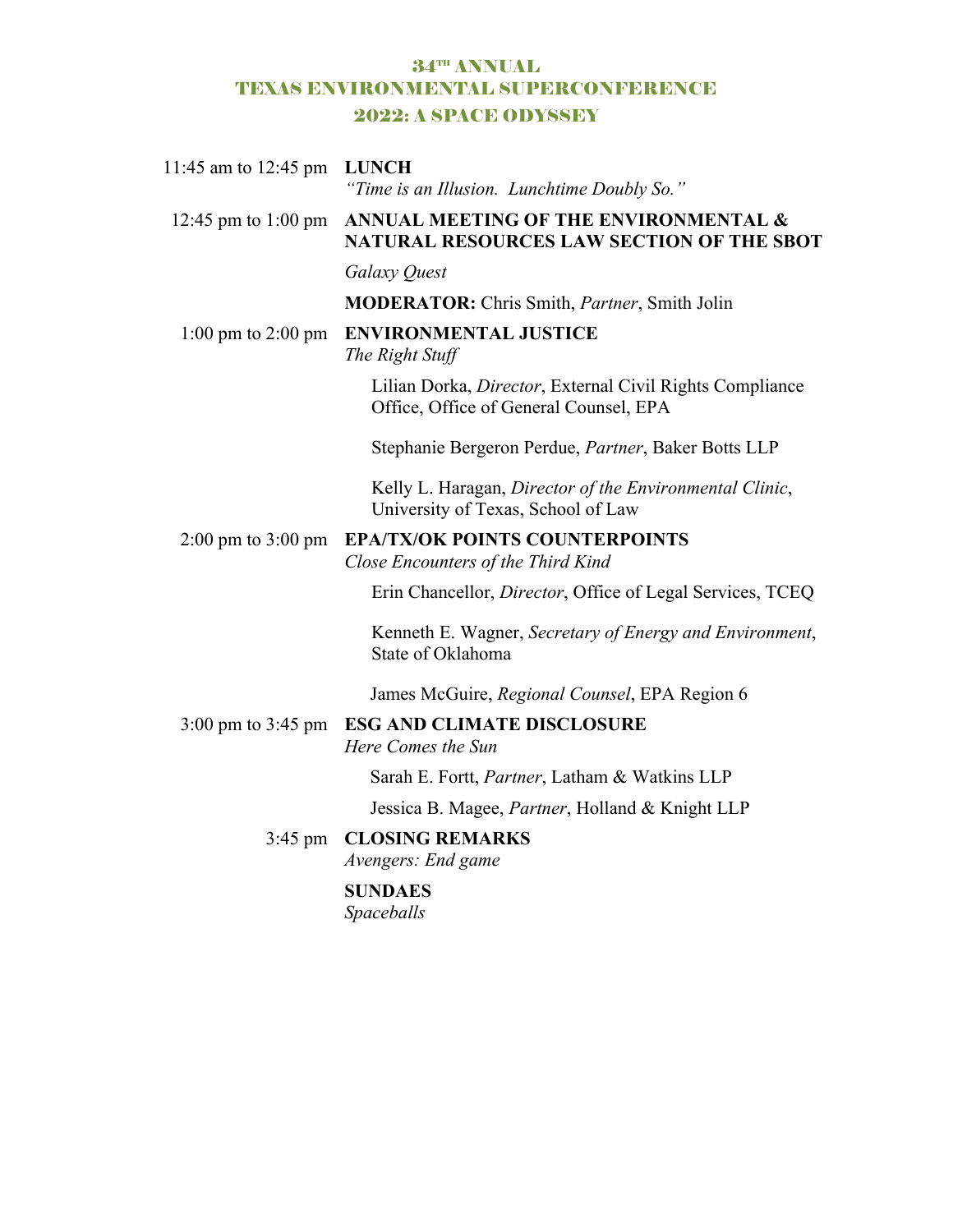# 34TH ANNUAL TEXAS ENVIRONMENTAL SUPERCONFERENCE 2022: A SPACE ODYSSEY



**Wednesday ● August 3, 2022 Four Seasons Hotel ● Austin, Texas** 

> **PERMITTING PRIMER**  *Over the Moon*

> > ×.

|                                        | <b>WEDNESDAY AUGUST 3, 2022</b>                                         |
|----------------------------------------|-------------------------------------------------------------------------|
| 5:30 pm to 5:55 pm CHECK IN            |                                                                         |
|                                        | 5:55 pm to 6:00 pm OPENING REMARKS                                      |
|                                        | Mary Mendoza, Partner, Haynes and Boone LLP                             |
|                                        | <b>MODERATOR:</b> Molly Cagle, Senior Counsel, Baker Botts LLP          |
| 6:00 pm to $6:15$ pm                   | <b>BEFORE THE HEARING - RESPONDING TO THE</b><br><b>HEARING REQUEST</b> |
|                                        | Michael F. Vitris, <i>Principal</i> , Beveridge & Diamond, PC           |
|                                        | 6:15 pm to 7:00 pm SOAH REFERRALS AND THE TYPES OF HEARINGS             |
|                                        | Lisa Dyar, <i>Partner</i> , McGinnis Lochridge                          |
|                                        | Derek Seal, <i>Partner</i> , McGinnis Lochridge                         |
| $7:00 \text{ pm}$ to $7:30 \text{ pm}$ | THE FEDERAL ROLE IN PERMITTING                                          |
|                                        | Anne Austin, <i>Partner</i> , Pillsbury Winthrop Shaw Pittman LLP       |
|                                        | 7:30 pm to 8:00 pm DO'S AND DON'TS FROM THE ALJ PERSPECTIVE             |
|                                        | Hon. Linda Horng Brite, State Office of Administrative<br>Hearings      |
|                                        | Hon. Amy Davis, State Office of Administrative Hearings                 |